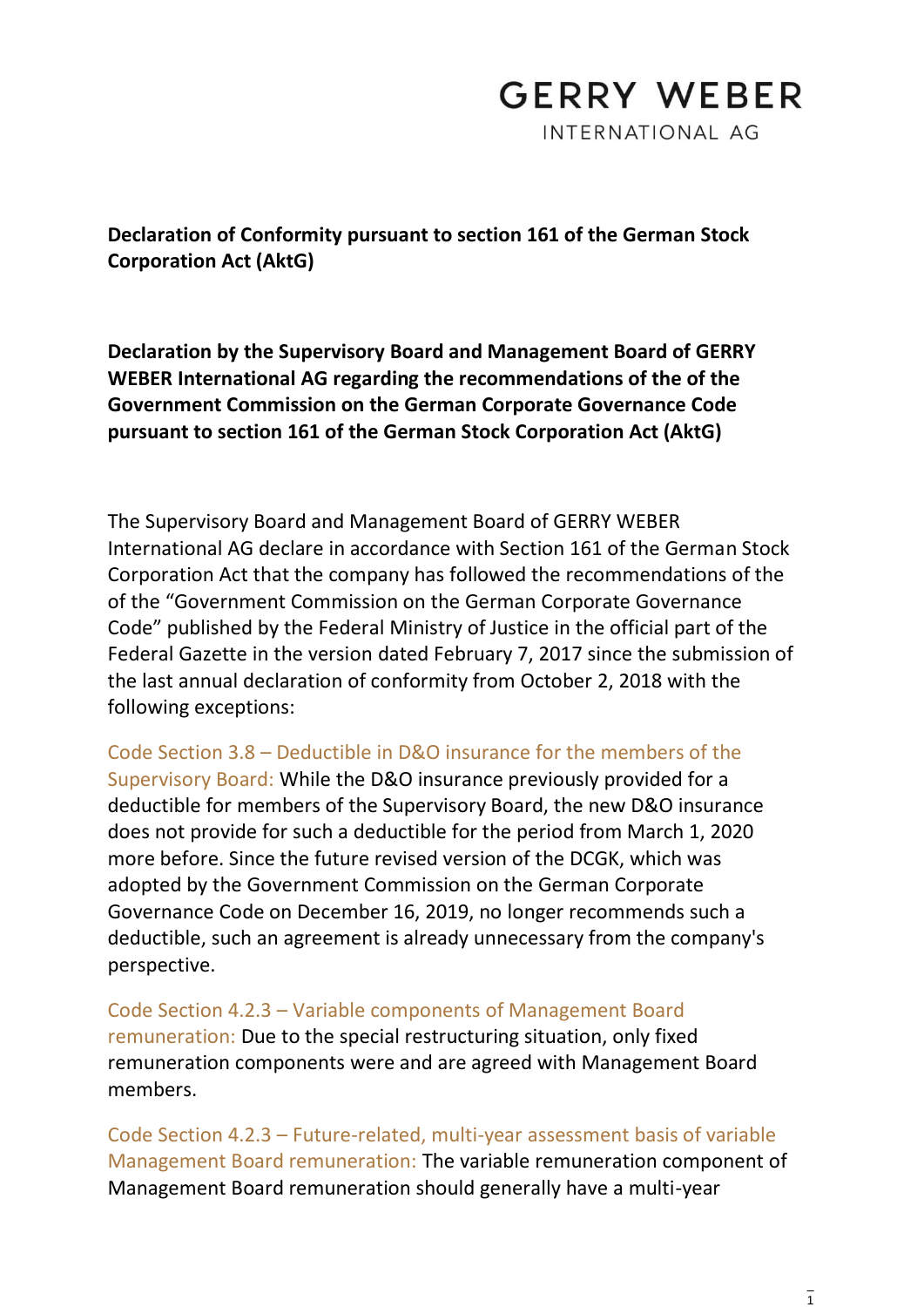## **GERRY WEBER**

INTERNATIONAL AG

assessment basis, which should essentially be future-oriented. The Supervisory Board maintains that such a remuneration structure should in principle be agreed. Due to the special restructuring situation, either a pure fixed remuneration or variable remuneration components with a fixed bonus amount were and are agreed with the members of the Management Board.

Code Section 5.1.2 – Age limit for members of the board of directors and section 5.4.1 – age limit and standard limit for members of the supervisory board: An age limit for members of the board of directors and supervisory board was not set, nor was a standard limit for the length of membership of the supervisory board, since these are the main criteria for the Admission to the organs of society skills, qualifications and experience are considered. The company does not want to do without the knowledge and experience of older members of the Board of Management and the Supervisory Board, and for members of the Supervisory Board regardless of the length of membership on the Supervisory Board.

Code Section 5.4.6 – Remuneration of the members of the Supervisory Board: Membership in the four committees: Mediation, Personnel, Nomination and Audit Committee was not taken into account in the remuneration of the Supervisory Board until the end of the short financial year 2019, since the company has had deemed the remuneration paid previously to be sufficient. However, the extraordinary general meeting on 19 December 19 resolved a new structure for the remuneration of the Supervisory Board with effect from 1 January 2020, which also takes into account the membership or chairpersonship of the committees of the Supervisory Board.

Code Section 7.1.1 – Accounting: Due to the special restructuring situation and the resulting short financial year 2018/2019, the company has not published a half-year financial report during the year.

Code Section 7.1.2 – Accounting: For the 2017/2018 financial year and for the short financial years 2018/2019 and 2019, compliance with the recommended deadline for the publication of the consolidated financial statements was given by GERRY WEBER International's self-administration in the provisional and then subsequent insolvency proceedings AG not possible.

The Supervisory Board and Management Board of GERRY WEBER International AG declare in accordance with Section 161 of the German Stock